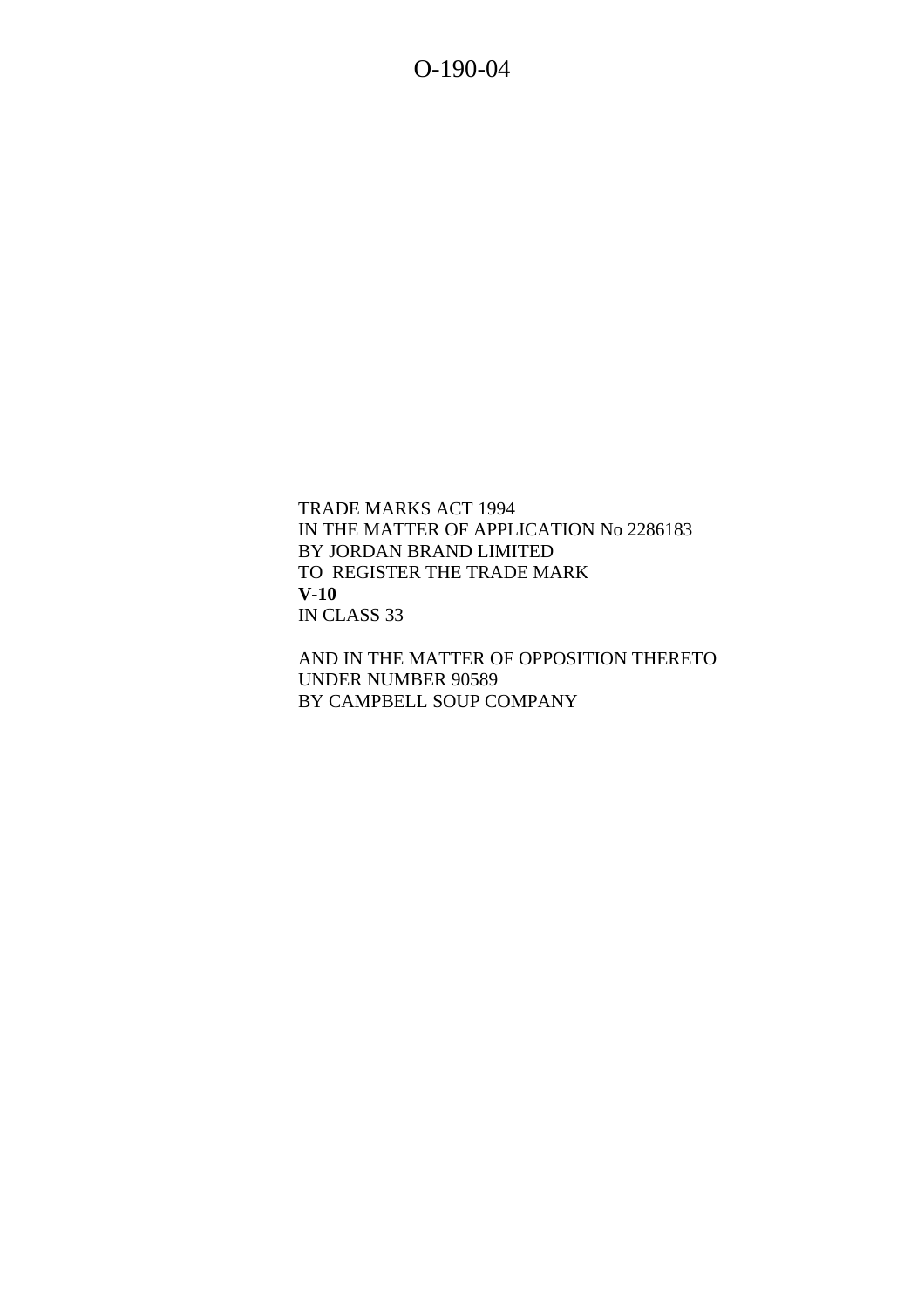### BACKGROUND

1) On 21 November 2001, Jordan Brand Limited of Silverstone, Northamptonshire, NN12 8TJ applied under the Trade Marks Act 1994 for registration of the trade mark "V-10" in respect of the following goods in Class 33: "Alcoholic beverages; wines, spirits and liqueurs".

2) On 21 May 2002 Campbell Soup Company of Campbell Place, Camden, 08103- 1799, New Jersey, United States of America filed notice of opposition to the application. The grounds of opposition are in summary:

a) The opponent is the proprietor of the Community Trade Marks and UK Trade Marks detailed below. The opponent and its predecessors have used these marks in the UK since 1958 in relation to a vegetable juice drink. A primary focus has been on the healthy nature of this drink and its ability to contribute to a healthy lifestyle. It has however also been targeted at an adult customer base and is frequently to be found in cocktail recipes. Sales of the product have averaged £1.2 million in the two years prior to the relevant date. The product is available from large supermarkets, convenience stores and health stores throughout the UK. The cost per can is 85 pence.

b) The opponent contends that the goods included in the applicant's specification are similar to those for which its marks are registered. In the alternative, the goods are not similar but use of the mark would take unfair advantage of or be detrimental to the distinctive character or the repute of the opponent's marks. The opponent contends that its marks have acquired goodwill and reputation in the UK. Therefore, the application offends against Sections 5(2)(b), 5(3), 5(4)(a) and 56 of the Trade Marks Act 1994.

| <b>Trade Mark</b> | Number               | Effective | Class | Specification                                                                                                                                                                                                  |
|-------------------|----------------------|-----------|-------|----------------------------------------------------------------------------------------------------------------------------------------------------------------------------------------------------------------|
|                   |                      | Date      |       |                                                                                                                                                                                                                |
| V8                | <b>CTM</b><br>212217 | 01.04.96  | 29    | Meat, fish, poultry and game; meat<br>extracts; preserved, dried and cooked                                                                                                                                    |
|                   |                      |           |       | fruits and vegetables; jellies, jams, fruit                                                                                                                                                                    |
|                   |                      |           |       | sauces; eggs, milk and milk products;<br>edible oils and fats, vegetable juices.                                                                                                                               |
|                   |                      |           | 32    | Vegetable juices, beers; mineral and<br>aerated waters and other non-alcoholic<br>drinks; fruit drinks and fruit juices; syrups<br>and other preparations for making<br>beverages.                             |
|                   | CTM<br>212241        | 01.04.96  | 29    | Meat, fish, poultry and game; meat<br>extracts; preserved, dried and cooked<br>fruits and vegetables; jellies, jams, fruit<br>sauces; eggs, milk and milk products;<br>edible oils and fats, vegetable juices. |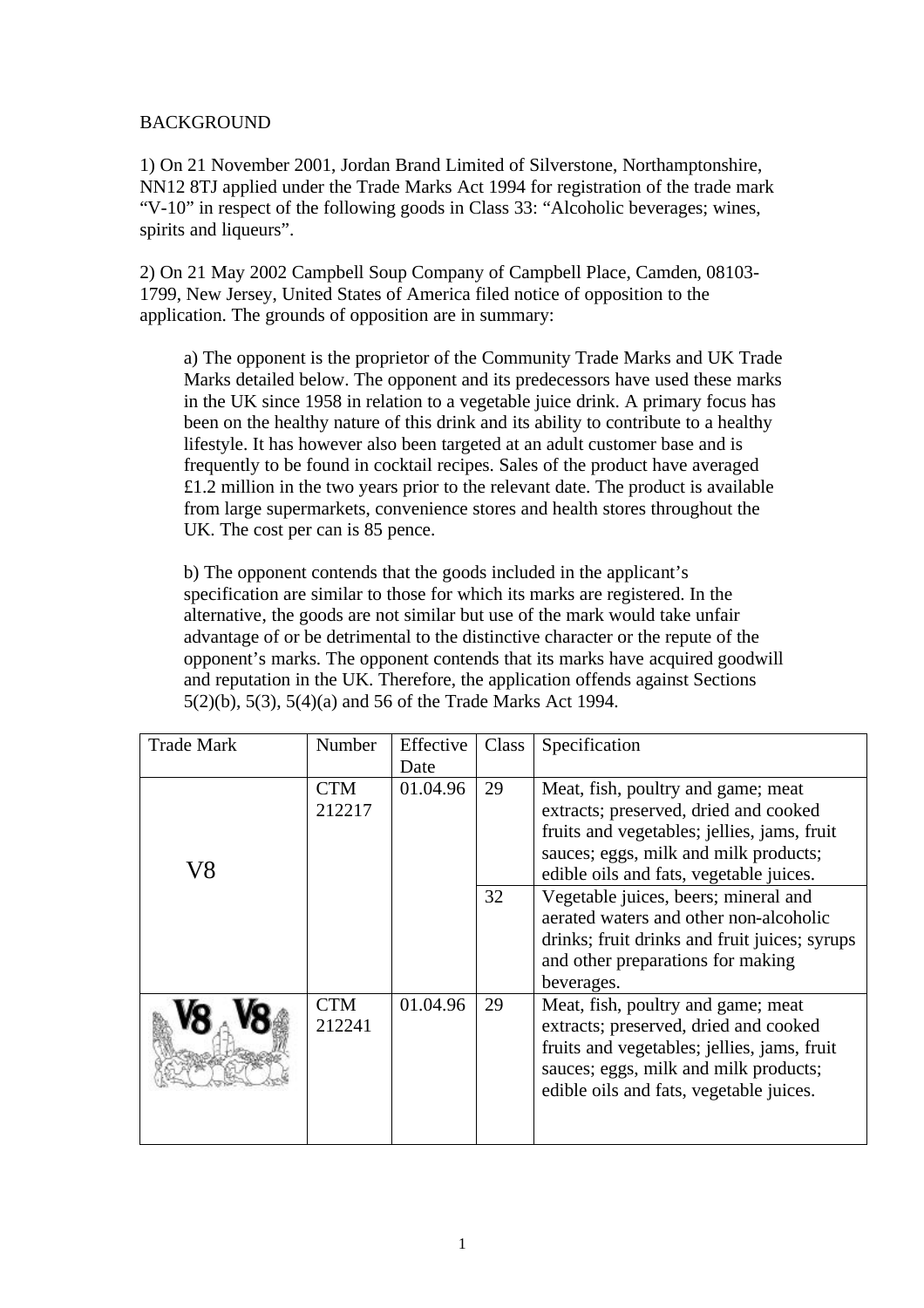|    |               |          | 32 | Vegetable juices, beers; mineral and<br>aerated waters and other non-alcoholic<br>drinks; fruit drinks and fruit juices; syrups<br>and other preparations for making<br>beverages. |
|----|---------------|----------|----|------------------------------------------------------------------------------------------------------------------------------------------------------------------------------------|
|    | UK<br>900337  | 12.10.66 | 32 | Vegetable juices for use as beverages.                                                                                                                                             |
| -7 | UK<br>1295067 | 08.12.86 | 32 | Fruit juices and vegetable juices, all<br>included in Class 32.                                                                                                                    |

3) The applicant subsequently filed a counterstatement denying the opponent's claims.

4) Both sides filed evidence and ask for an award of costs. The matter came to be heard on 20 April 2004 when the applicant was represented by Mr Abrahams of Counsel instructed by Messrs Dechert. The opponent was represented by Mr Speck of Counsel instructed by Messrs Sceptre.

# OPPONENT'S EVIDENCE

5) The opponent filed a witness statement, dated 17 January 2003, by Jonathan Elms the Marketing Controller of Campbell Grocery Products Ltd an English subsidiary of the opponent company. He states that the opponent began use of the trade mark V8 in the UK in May 1958 and that it has been used since that date in relation to a vegetable juice drink.

6) Mr Elms states that the UK registration for V8 was achieved in 1966 as a result of significant use of the mark. He provides, at exhibit JE3, some of the evidence filed at the time. However, given the number of years that has passed I do not find this evidence of assistance in my decision. Mr Elms states that although the primary focus has always been on the healthy nature of the drink it has also been targeted at adults as a cocktail mixer. At exhibit JE4 he provides pages from various internet sites which provide recipes for cocktails and include V8 as an ingredient. Each cocktail shows a date when it was entered on the site. However, all of these dates are after the relevant date.

7) Mr Elms states that the product is sold by supermarkets, convenience stores and health food stores throughout the UK and on-line. At exhibit JE5 he provides a print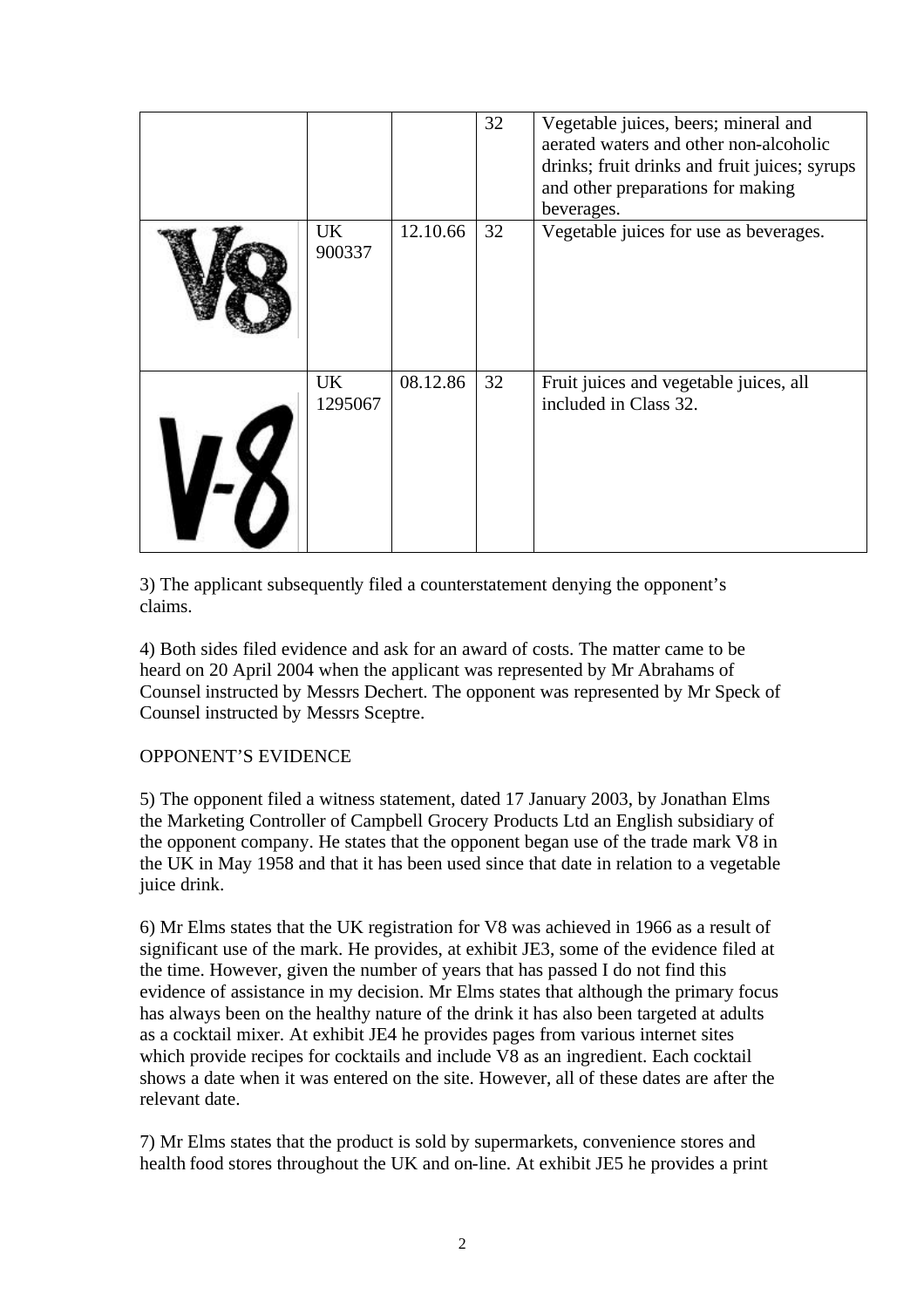| <b>Financial Year</b> | Sales £   | Sales volume |
|-----------------------|-----------|--------------|
| 1996                  | 992,870   | 3.5 million  |
| 1997                  | 1,200,000 | 4.1 million  |
| 1998                  | N/A       | N/A          |
| 1999                  | 1,100,000 | N/A          |
| 2000                  | 1,310,000 | N/A          |

out from a web site which sells the product. However, this is dated October 2002. He provides the following sales figures for the UK:

8) At exhibits JE1 and JE7 Mr Elms provides copies of labels showing how the mark is used in the UK. In JE1 the publication refers to use in the UK of "'upbeat' contemporary graphics". However, the publication appears to have been published in 1994. Exhibit JE7 consists of copies of labels none of which are dated. In all cases the mark has a hyphen between the "V" and the "8"with underneath the words "vegetable juice" or "tomato and vegetable juice". Exhibit JE8 consists of a letter and a copy of a label dated 1971 which I do not find of assistance. At exhibits JE9 and JE10 he provides copies of a recent advertisement for the product and promotional material. These are either dated May 2002, after the relevant date, or are undated.

9) Mr Elms states that in 2000, Germany hosted a world exposition. The EU hosted one pavilion and presented a videotape part of which featured the Office for Harmonization in the Internal Market (OHIM). OHIM selected a number of trade marks which he states it regarded as "significant" for use in the video one of which was the opponent's trade mark number 212241. At exhibit JE11 he provides copies of correspondence relating to the use of the trade mark in the video. However, the correspondence only makes it clear that the twenty seconds devoted to OHIM was to include what the writer from OHIM describes as "significant trade marks". How long each image lingered on the screen is unclear.

#### APPLICANT'S EVIDENCE

10) The applicant filed a witness statement, dated 22 August 2003, by Mike Hall-Taylor the Head of Jordan Brand limited which is a sister company of Jordan Grand Prix Limited. He states that he has been associated with the company since September 1999. He states that the applicant has submitted applications for the mark in suit in a number of countries world wide.

11) Mr Hall-Taylor states that in October 2001 the company wanted to launch its EJ-10 energy drink. Five alcoholic cocktails were devised to see what customers thought of the energy drink mixed with a variety of spirits. The most popular combination was that with vodka. To avoid problems in educating bar staff and also the risk of improperly mixed cocktails the obvious solution was to pre-package the cocktail. The V-10 is a blend of vodka, EJ-10 energy drink and a dash of lime. The name, V-10, comes from the engine used by the Grand Prix team. He states that "the V-10 drink depicts the ethos of the Jordan Formula One team, namely "fast living; high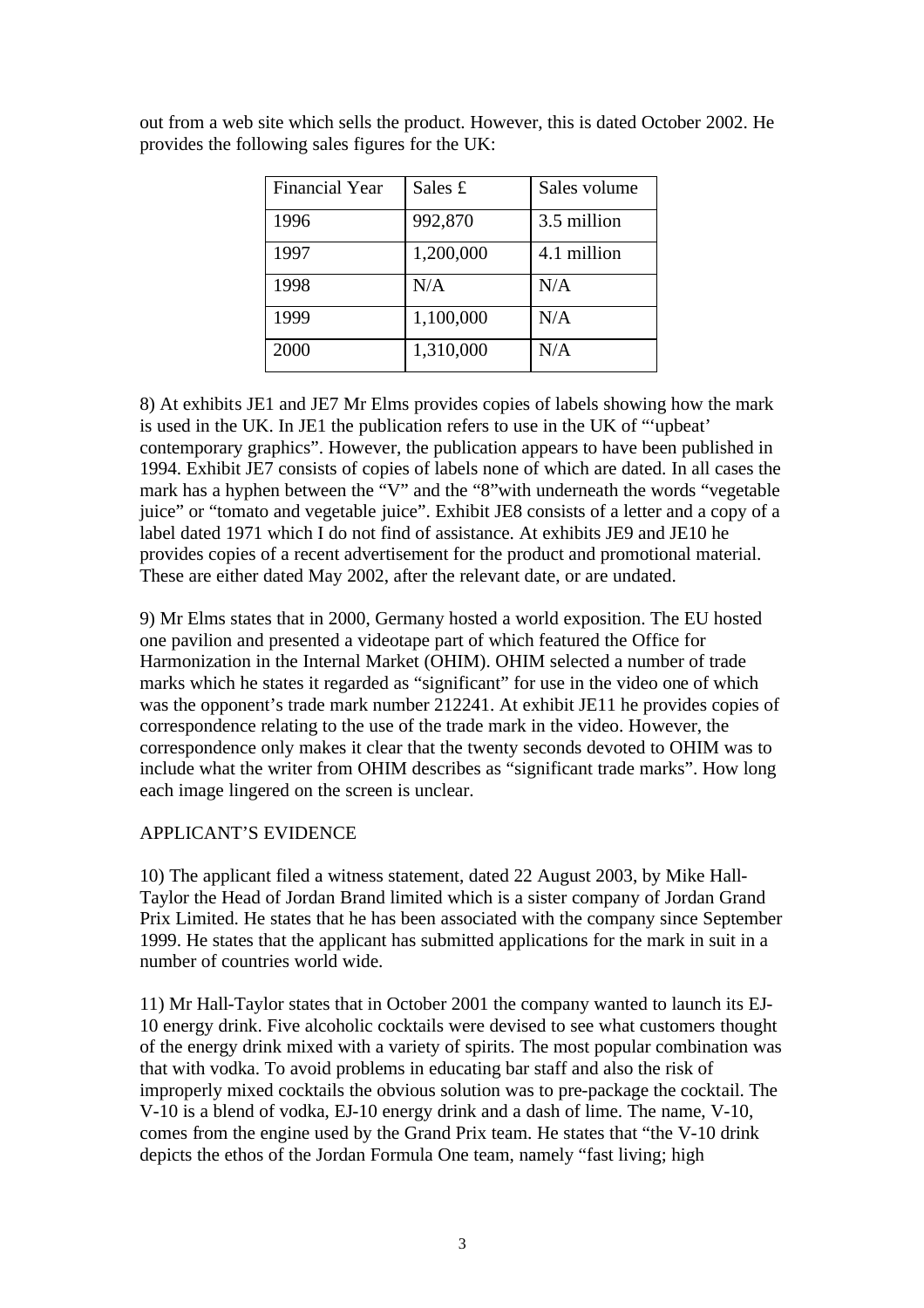performance; loads of fun" and is targeted at young male adult drinkers, in particular."

### OPPONENT'S EVIDENCE IN REPLY

12) The opponent filed a witness statement, dated 26 November 2003, by Tim Perman the Marketing Director of Campbells Grocery Products Limited an English subsidiary of the opponent. He draws attention to the fact that his company's V8 drink is used as a cocktail ingredient, a number of which include Vodka. He claims that the applicant's use of the mark with the word "Vodka" appearing above the mark in suit will lead customers to assume that the drink is a mix of vodka and V-10. They will therefore link this to his company's V8 drink also used as a mixer.

13) Mr Perman states that both parties product will be sold via similar outlets and both are usually sold chilled.

14) That concludes my review of the evidence. I now turn to the decision.

### **DECISION**

15) I shall deal firstly with the ground of opposition under Section 5(2)(b) which reads:

"5.-(2) A trade mark shall not be registered if because -

- $(a)$ ....
- (b) it is similar to an earlier trade mark and is to be registered for goods or services identical with or similar to those for which the earlier trade mark is protected,

there exists a likelihood of confusion on the part of the public, which includes the likelihood of association with the earlier trade mark."

16) An "earlier trade mark" is defined in Section 6, the relevant parts of which state:

"6.-(1) In this Act an "earlier trade mark" means -

(a) a registered trade mark, international trade mark (UK) or Community trade mark which has a date of application for registration earlier than that of the trade mark in question, taking account (where appropriate) of the priorities claimed in respect of the trade marks,"

17) The opponent is relying on two Community Trade Mark Registrations 212217 and 212241 registered with effect from 1 April 1996 and two UK Trade Mark Registrations 900337 and 1295067 registered with effect from 12 October 1966 and 8 December 1986 respectively. All these marks are plainly "earlier trade marks".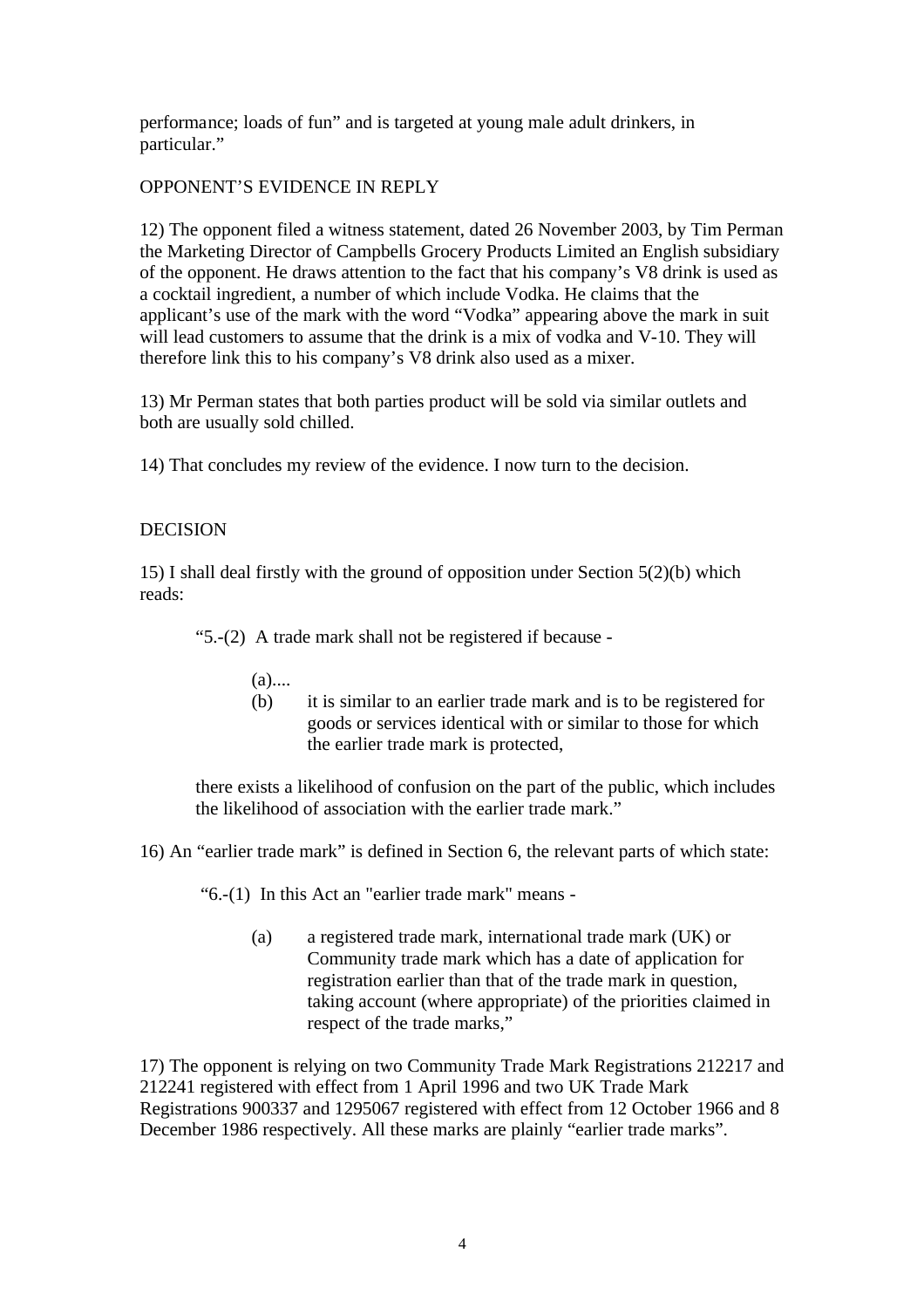18) In determining the question under section 5(2)(b), I take into account the guidance provided by the European Court of Justice (ECJ) in *Sabel Bv v Puma AG* [1998] RPC 199*, Canon Kabushiki Kaisha v Metro-Goldwyn-Meyer Inc.* [1999] E.T.M.R. 1*, Lloyd Schuhfabrik Meyer & Co. GmbH v Klijsen Handel B.V.* [2000] F.S.R. 77 *and Marca Mode CV v Adidas AG* [2000] E.T.M.R 723*.* It is clear from these cases that:

(a) The likelihood of confusion must be appreciated globally, taking account of all relevant factors; *Sabel Bv v Puma AG* page 224;

(b) the matter must be judged through the eyes of the average consumer, of the goods / services in question; *Sabel Bv v Puma AG* page 224, who is deemed to be reasonably well informed and reasonably circumspect and observant but who rarely has the chance to make direct comparisons between marks and must instead rely upon the imperfect picture of them he has kept in his mind; *Lloyd Schuhfabrik Meyer & Co. GmbH v Klijsen Handel B.V.* page 84, paragraph 27;

(c) the average consumer normally perceives a mark as a whole and does not proceed to analyse its various details; *Sabel Bv v Puma AG* page 224;

(d) the visual, aural and conceptual similarities of the marks must therefore be assessed by reference to the overall impressions created by the marks bearing in mind their distinctive and dominant components; *Sabel Bv v Puma AG* page 224;

(e) a lesser degree of similarity between the marks may be offset by a greater degree of similarity between the goods, and vice versa; *Canon Kabushiki Kaisha v Metro-Goldwyn-Meyer Inc.* page 7 paragraph 17;

(f) there is a greater likelihood of confusion where the earlier trade mark has a highly distinctive character, either *per se* or because of the use that has been made of it; *Sabel Bv v Puma AG* page 8, paragraph 24;

(g) mere association, in the sense that the later mark brings the earlier mark to mind, is not sufficient for the purposes of Section 5(2); *Sabel Bv v Puma AG* page 224;

(h) further, the reputation of a mark does not give grounds for presuming a likelihood of confusion simply because of a likelihood of association in the strict sense; *Marca Mode CV v Adidas AG* page 732, paragraph 41;

(i) but if the association between the marks causes the public to wrongly believe that the respective goods come from the same or economically linked undertakings, there is a likelihood of confusion within the meaning of the section; Canon Kabushiki Kaisha v Metro-Goldwyn-Meyer Inc. page 9, paragraph 29.

19) In essence the test under Section 5(2) is whether there are similarities in marks and goods and/or services which would combine to create a likelihood of confusion. In my consideration of whether there are similarities sufficient to show a likelihood of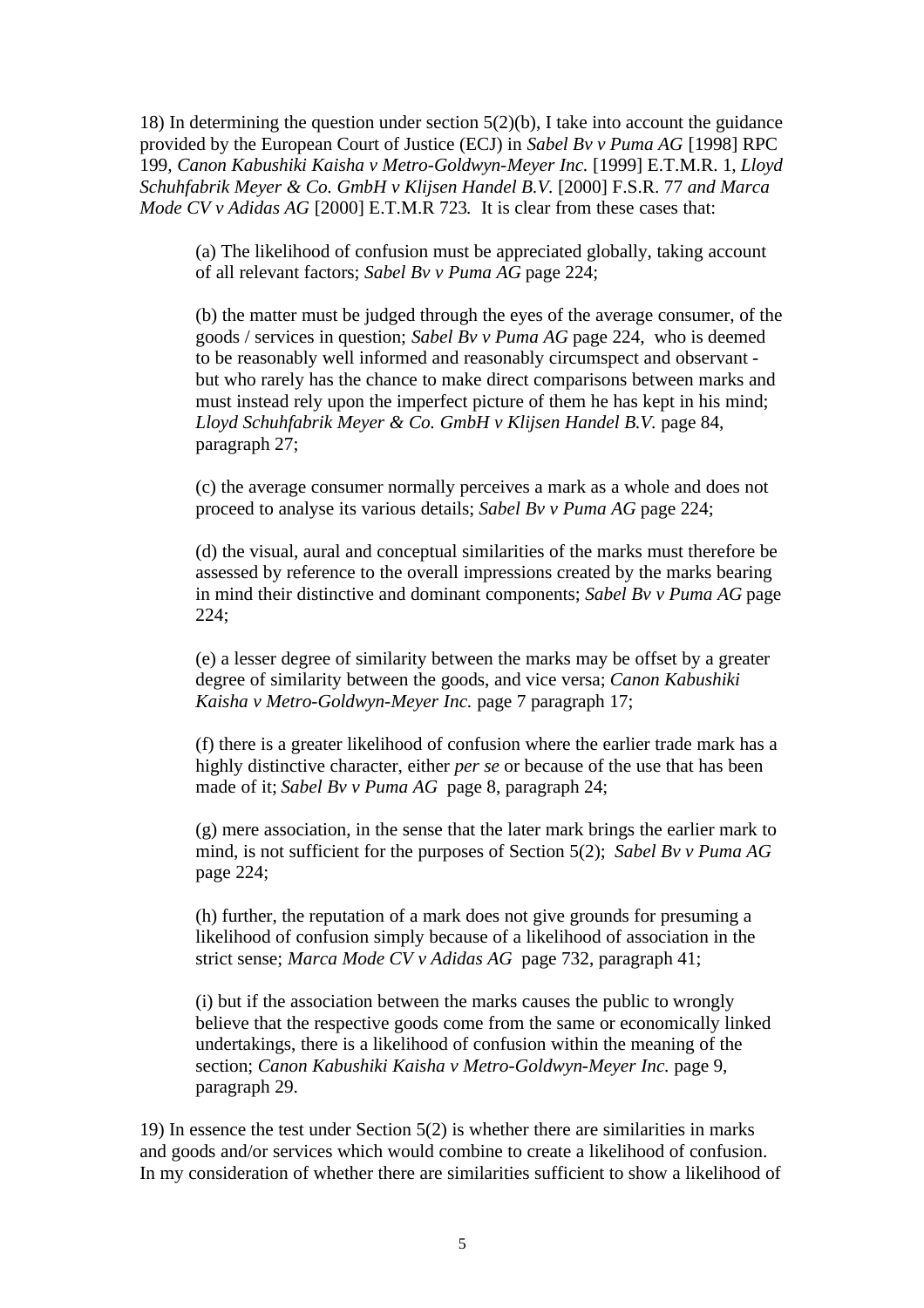confusion I am guided by the judgements of the European Court of Justice mentioned above. The likelihood of confusion must be appreciated globally and I need to address the degree of visual, aural and conceptual similarity between the marks, evaluating the importance to be attached to those different elements taking into account the degree of similarity in the goods and/or services, the category of goods and/or services in question and how they are marketed. Furthermore, I must compare the mark applied for and the opponent's registrations on the basis of their inherent characteristics assuming normal and fair use of the marks on a full range of the goods covered within the respective specifications.

20) I shall first consider the goods of the two parties. It was accepted at the hearing that the opponent's strongest case resided in its Class 32 specifications, I do not need therefore not consider the goods registered in Class 29.

21) Mr Abrahams referred me to the factors set out by Mr Justice Jacob in *British Sugar Plc v James Robertson & Sons Ltd* [1996] R.P.C. 281 at page 296. Adapted to the instant case, it can be stated as:

- a) the uses of the respective goods or services;
- b) the users of the respective goods or services;
- c) the physical nature of the goods or services;
- d) the trade channels through which the goods or services reach the market;

e) in the case of self-serve consumer items, where in practice they are respectively found or likely to be found on the same or different shelves; and

f) the extent to which the respective goods or services are competitive. This inquiry may take into account how those in trade classify goods or services, for instance whether market research companies, who of course act for industry, put the goods or services in the same or different sectors.

22) These factors were referred to in the opinion of the Advocate General in *Canon*; page 127, paragraphs 45-48. In its judgement, the ECJ stated at paragraph 23:

"23. In assessing the similarity of the goods or services concerned, as the French and United Kingdom Governments and the Commission have pointed out, all the relevant factors relating to those goods or services themselves should be taken into account. Those factors include, inter alia, their nature, their end users and their method of use and whether they are in competition with each other or are complementary."

23) The specifications to be considered are:

| Applicant's         | Opponent's specification.                               |
|---------------------|---------------------------------------------------------|
| Specification       |                                                         |
| Class 33: Alcoholic | $212217 \& 212241$ : Class 32: Vegetable juices, beers; |
| beverages; wines    | mineral and aerated waters and other non-alcoholic      |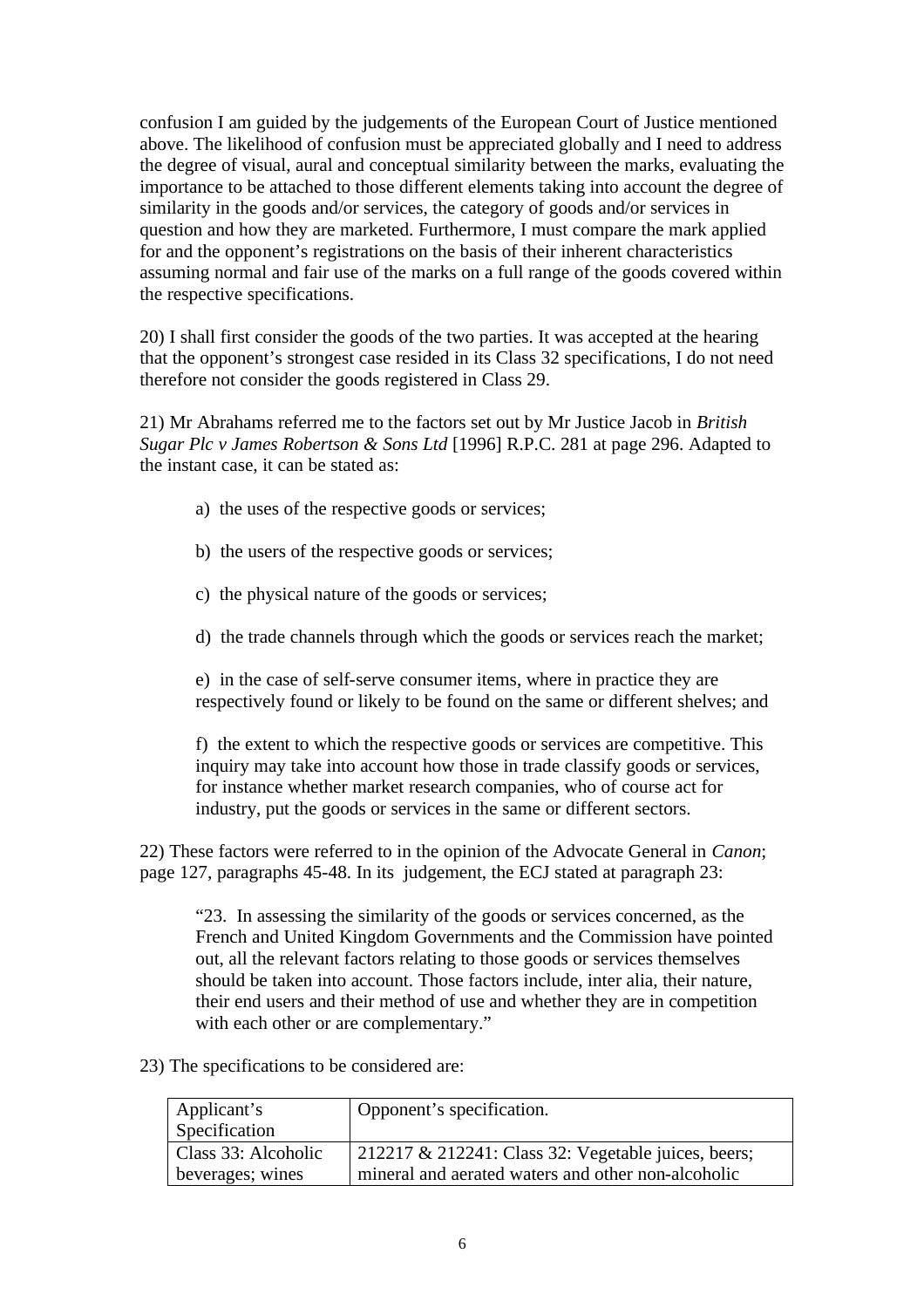| spirits and liqueurs. | drinks; fruit drinks and fruit juices; syrups and other   |  |
|-----------------------|-----------------------------------------------------------|--|
|                       | preparations for making beverages.                        |  |
|                       | 900337: Class 32: Vegetable juices for use as beverages.  |  |
|                       | 1295067: Class 32: Fruit juices and vegetable juices, all |  |
|                       | included in Class 32.                                     |  |

24) Mr Abrahams contended that the goods of both parties were beverages and thus their uses, physical nature and end users were the same. He also contended that they would be sold alongside each other, indeed that they would be on the same shelf or in the same chiller cabinet.

25) Clearly, the physical nature of the products are similar in that they are all liquids, even though the viscosity may differ. In the broadest sense their uses are similar in that they are all beverages which can be used to slake a thirst. There is an overlap in users in that the adult general public, with the exception of teetotallers would, potentially, be consumers of both parties goods. Clearly juveniles could not be considered as users of the applicant's products whereas they would consume the opponent's goods. Although I have no evidence regarding trade channels I do not believe that they would be the same, as alcoholic drinks are subject to various duties and are usually kept in bonded warehouses, though this comment does not apply to the opponent's registrations for "beers". Similarly, in my experience I do not consider that the goods of both parties, with the exception of "beers" would be found on the same shelf or even in the same section of a shop. Alcoholic drinks are kept separate from other types of drinks as they are restricted purchases which can only be sold at certain times of the day and only to adults. Some supermarkets even erect barriers to prevent shoppers from getting into the alcohol section outside of licensing hours.

26) Taking the above into account it is my opinion that only "beers" included in the opponent's CTM specifications are similar goods to those of the applicant, all the other goods in the opponent's specifications are not similar.

27) Mr Abrahams contended that the opponent's marks, whilst differing slightly, were all primarily "V8" marks. He stated that the depiction of vegetables in CTM 212241, the hyphen in UK 1295067 and the slight stylisation of both of the trade marks UK 900337 and UK1295067 would not detract from the distinctive character of the opponent's mark. I agree with him that the marks would all be seen as "V8" marks. In any event the opponent's strongest case is under CTM 212217 which is "V8" in plain type with no stylisation or hyphen.

28) Clearly, when comparing the two marks "V10" and "V8" there are similarities in that they both begin with the letter "V" and both then have a number. Both marks also have car engines connotations as most car engines are expressed as "V" and a number. The most common examples in road cars being "V4", "V6" & "V8". In motor racing the most common configurations are "V6", "V8"  $\&$  "V10". Whilst differences in short marks may assume greater importance to my mind, the visual, aural and conceptual similarities outweigh the differences, such that the marks are similar.

29) I also have to consider whether the opponent's marks have a particularly distinctive character either arising from the inherent characteristics of the marks or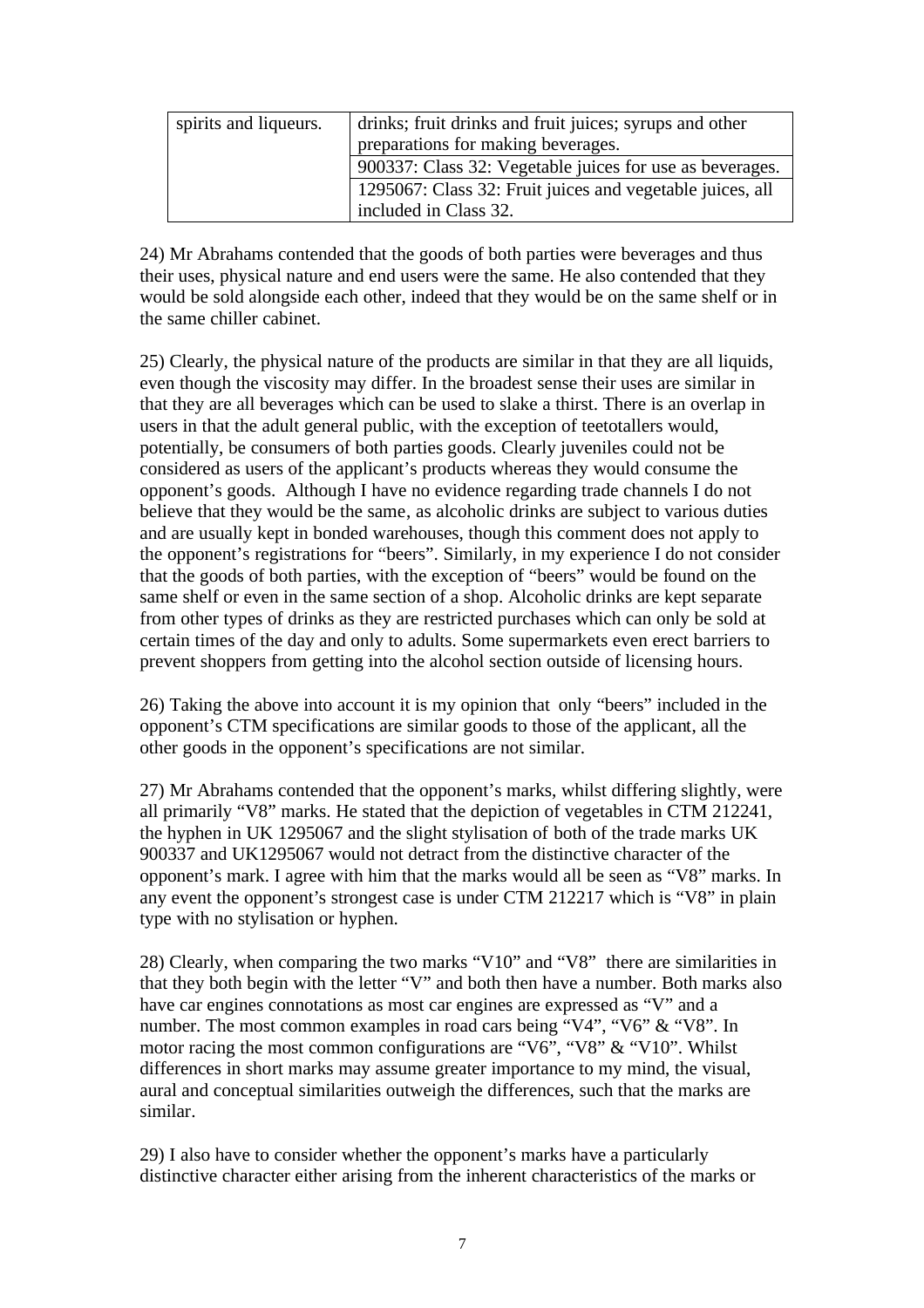because of the use made of them. To my mind the opponent's marks have an inherent distinctive character.

30) The opponent claims that it has a considerable reputation in the UK for its vegetable juice. However, most of the evidence filed was of little assistance in establishing such a reputation as it is either undated, dated after the relevant date or dated many years prior to the relevant date. The opponent filed turnover and volume figures but did not provide any evidence to put these figures into context such as the size of the market or its market share. The opponent did not file evidence from the trade or any independent witnesses as to its reputation. Taking all this into account I cannot accept the opponent's contention that they have a substantial reputation in the marks in the UK.

31) Carrying out a global assessment and taking into account imperfect recollection I consider that when used on "beers" there is a likelihood of confusion between the opponent's mark and the mark in suit. The opposition based on "beers" in CTM 212217 succeeds. The opposition based upon all other goods in the specifications of the other marks listed fails.

32) I next turn to the grounds of opposition under Sections 5(3), 5(4)(a) and 56 which state:

"5.(3) A trade mark which -

- (a) is identical with or similar to an earlier trade mark, and
- (b) is to be registered for goods or services which are not similar to those for which the earlier trade mark is protected,

shall not be registered if, or to the extent that, the earlier trade mark has a reputation in the United Kingdom (or, in the case of a Community trade mark, in the European Community) and the use of the later mark without due cause would take unfair advantage of, or be detrimental to, the distinctive character or the repute of the earlier trade mark.

5. (4) A trade mark shall not be registered if, or to the extent that, its use in the United Kingdom is liable to be prevented -

(a) by virtue of any rule of law (in particular, the law of passing off) protecting an unregistered trade mark or other sign used in the course of trade, or

A person thus entitled to prevent the use of a trade mark is referred to in this Act as the proprietor of an "earlier right" in relation to the trade mark.

56.-(1) References in this Act to a trade mark which is entitled to protection under the Paris Convention or the WTO agreement as a well known trade mark are to a mark which is well-known in the United Kingdom as being the mark of a person who -

(a) is a national of a Convention country, or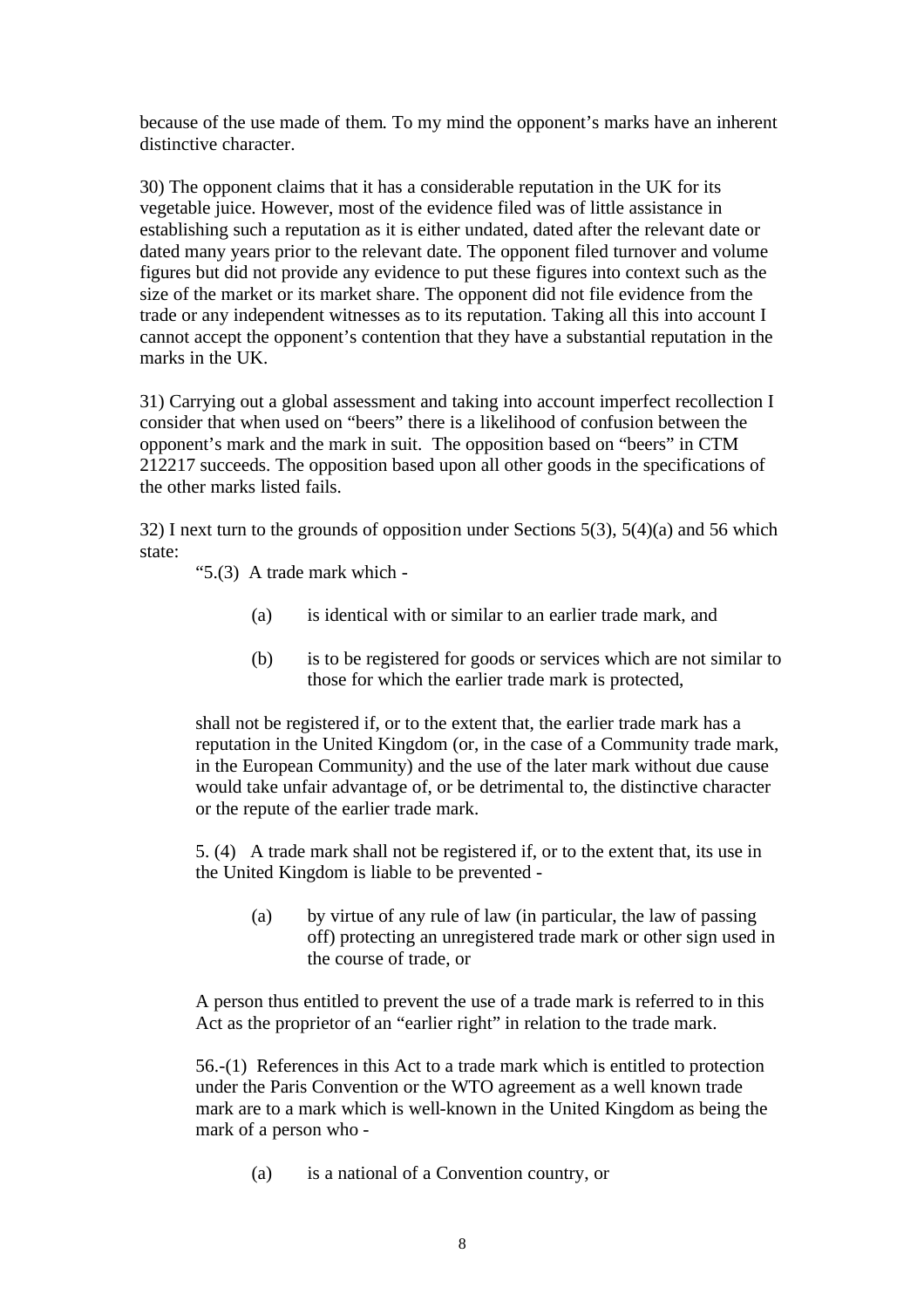(b) is domiciled in, or has a real and effective industrial or commercial establishment in, a Convention country,

whether or not that person carries on business, or has any goodwill, in the United Kingdom.

References to the proprietor of such a mark shall be construed accordingly.

(2) The proprietor of a trade mark which is entitled to protection under the Paris Convention or the WTO agreement as a well known trade mark is entitled to restrain by injunction the use in the United Kingdom of a trade mark which, or the essential part of which, is identical or similar to his mark, in relation to identical or similar goods or services, where the use is likely to cause confusion.

This right is subject to section 48 (effect of acquiescence by proprietor of earlier trade mark).

(3) Nothing in subsection (2) affects the continuation of any *bona fide* use of a trade mark begun before the commencement of this section."

# **Section 5(3)**

33) To succeed under this ground the opponent must show that it enjoys a reputation in the earlier right. I have found earlier in this decision that the opponent has not established a reputation in the trade marks. This ground of opposition therefore fails.

#### **Section 5(4)(a) - Passing off**

34) To succeed under this ground the opponent must show that it enjoyed goodwill at the relevant date. The relevant date for passing off purposes relates to the commencement of the behaviour complained of. This will normally be the date of the filing of the application.

35) I have found earlier in this decision that the opponent has no reputation in its trade marks. It has shown that it has made sales of its "vegetable juice" and therefore may be said to have goodwill. However, earlier in this decision I found that use of the opponent's mark on such goods, actual or on a fair and notional basis would not result in confusion with the application in suit. Accordingly, it seems to me that the necessary misrepresentation required by the tort of passing off will not occur. The opposition under Section 5(4)(a) of the Act must fail.

# **Section 56**

36) The need to be "well known" in the United kingdom is a pre-requisite under this ground and in view of my earlier finding that the opponent has no reputation in its trade marks in the UK, this claim does not get off the ground. The ground of opposition under Section 56 of the Act must fail.